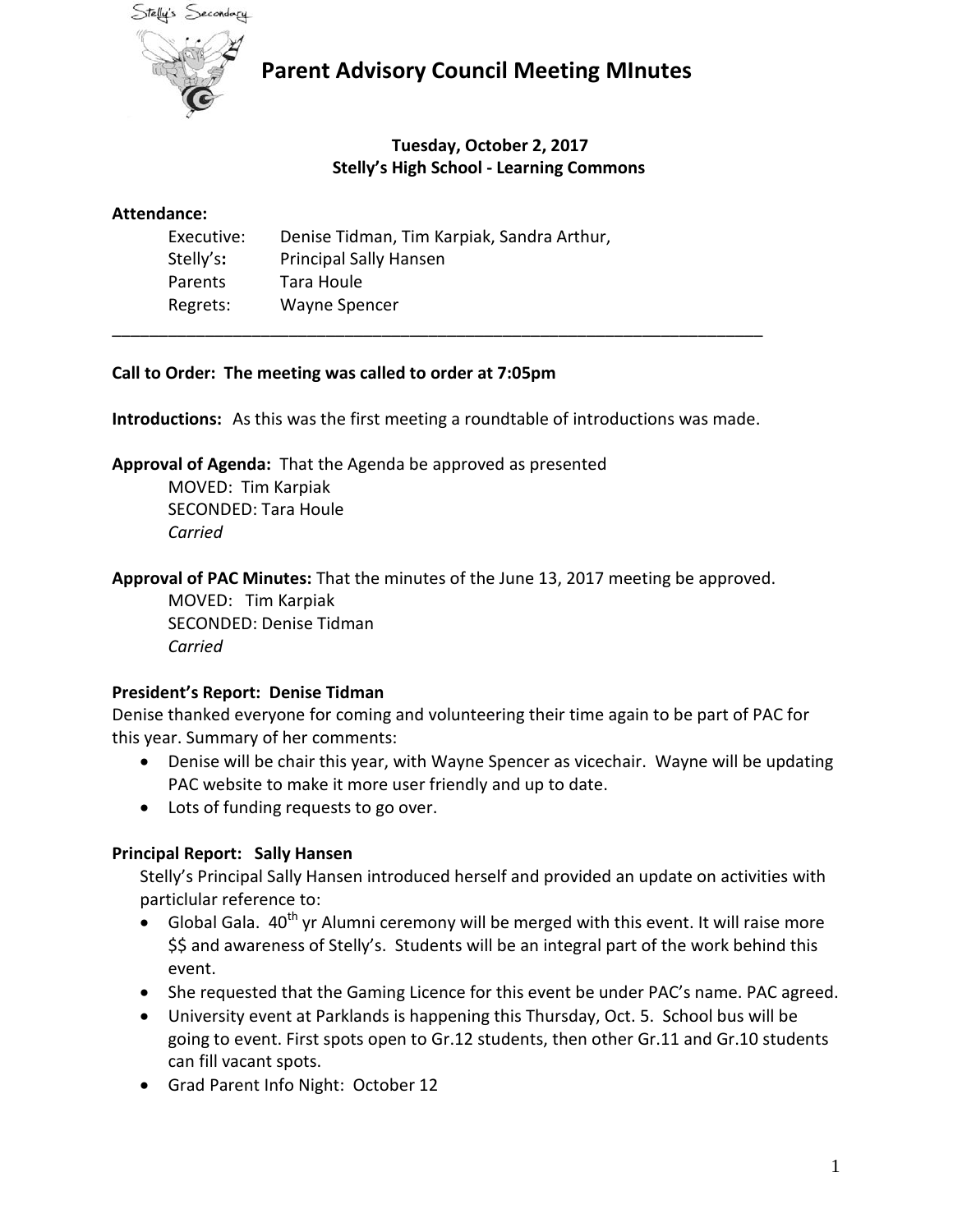

# **Parent Advisory Council Meeting MInutes**

- Dry Grad planning will follow. Not too many volunteers so far. Recommended getting Gr.11 parents involved early to help support this event.
- Dance Concert scheduled for October 25
- Post Secondary Event October 26
- Parent Teacher Interviews Nov. 23
- A link has been added to school website for CPF
- Student population was predicted to go down this year, and it did, by approx. 25 students. We now have approx. 845 students.
- 3 primary focus areas for the year:
	- 1. Anxiety
	- 2. Student engagement through opportunities for leadership
	- 3. Curriculum Implementation. There is still a huge learning curve between amoutn of changes to curriculum along with assessment changes. Exams have been dropped but still a great deal of confusion about how to implement changes. Currently not much funding for resources to implement new curriculum, which was rolled out this year (Gr.10-12)
- Orange Shirt Day: Many kids have given input and wrote down their questions and concerns about residential schools. This was a success!
- Talked about the Student Learning Grant.

## **CPF Report – Christine Malmberg & Sandra Arthur**

and Sandra gave the following summation of their first meeting:

- French Immersion is now on the school website.
- French Improvisation workshop was by donation, and it went well. Consideration being given to do one every 6 weeks.
- Grade 12/Kindergarten event will proceed in the Spring 2018.
- Efforts are being made to bring in a French Immersion Debate Professor.
- Trying to do more French and English Community Events for the school.

#### **Treasurer's Report**

Tim Karpiak, Treasurer, reported the following:

- \$309.69 in Gaming Account as of August 31, 2017. More funds for the 2017-18 year are coming.
- \$10,143.54 in General Account as of August 31, 2017.
- Profit from Saanich Fair booth this year: \$5055.00
- Budget is approved for this year.
- BCCPAC \$ 75 membership is approved.
- For ongoing funding requests, it was asked that all be sent to Principal Sally Hansen for review…before funding approval process.